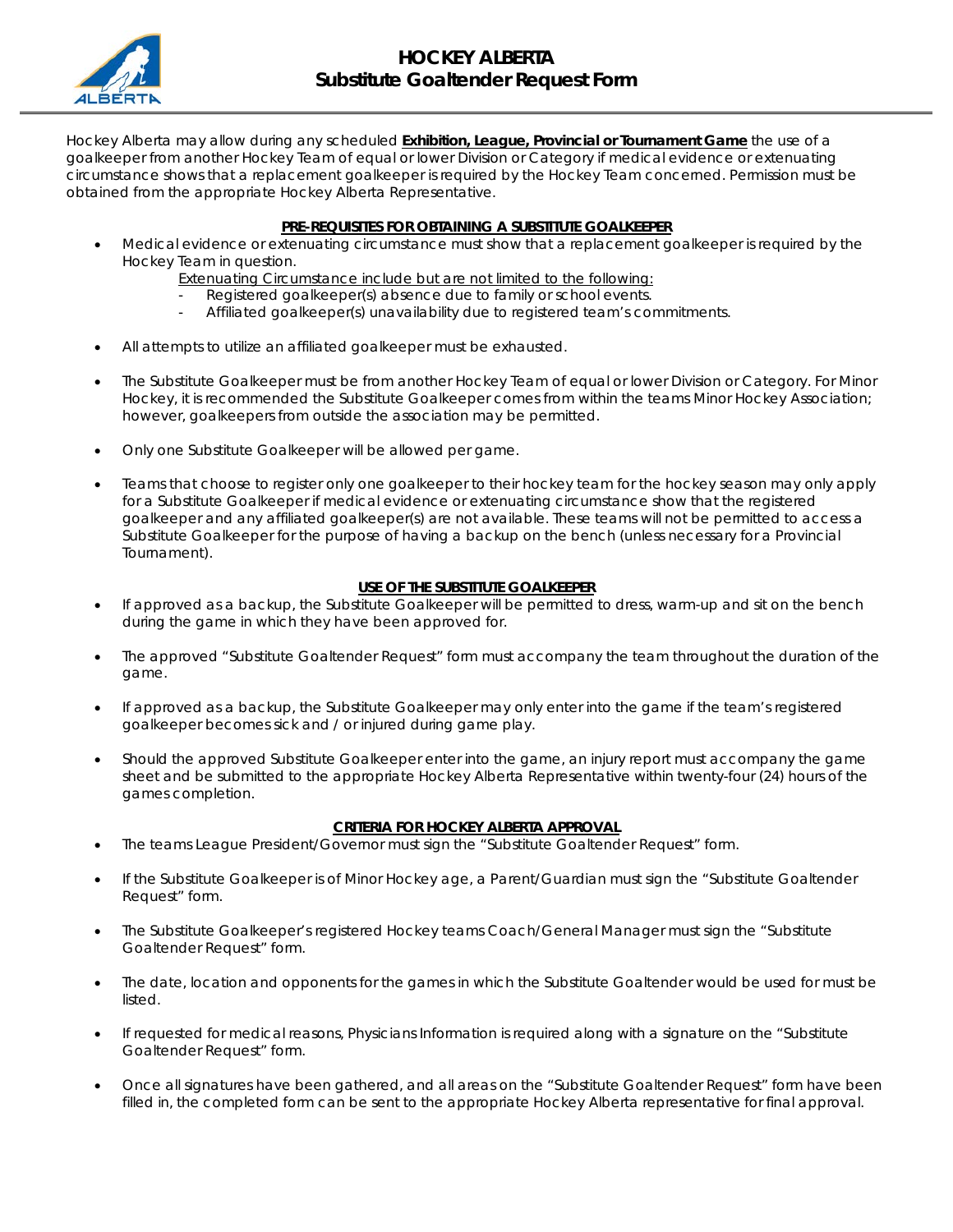

This form shall be completed, in its entirety, **by any MHA / Club Team who wishes to request the use of a "Substitute Goaltender" during any scheduled Exhibition, League, Provincial or Tournament game**. The intent of this document is to track the application and approval of replacement goaltenders and to ensure all concerned parties are informed of the application. **Please note that a Substitute Goaltender will only be permitted if all affiliates are also unavailable**. Please submit any additional information (i.e. - letters from MHA's), along with this application, that you wish.

|                                                                                     | -PLEASE PRINT-                                                     |
|-------------------------------------------------------------------------------------|--------------------------------------------------------------------|
| <b>REQUESTING TEAM:</b>                                                             |                                                                    |
|                                                                                     |                                                                    |
|                                                                                     |                                                                    |
|                                                                                     |                                                                    |
|                                                                                     |                                                                    |
|                                                                                     | dd<br><sub>mm</sub><br>уууу                                        |
| Please Identify the Division and Category of hockey the injured goaltender plays:   |                                                                    |
| Junior<br>  Midget<br>Senior<br><b>AA</b><br>$\overline{A}$<br>AAA                  | Peewee<br>$\vert$ Bantam<br>Atom<br> B <br>$\mathsf C$<br>D        |
|                                                                                     |                                                                    |
|                                                                                     |                                                                    |
|                                                                                     |                                                                    |
|                                                                                     |                                                                    |
| <b>SUBSTITUTE GOALTENDER:</b>                                                       |                                                                    |
|                                                                                     | dd<br>mm<br>уууу                                                   |
|                                                                                     |                                                                    |
|                                                                                     |                                                                    |
|                                                                                     |                                                                    |
| Please Identify the Division and Category of hockey the requested goaltender plays: |                                                                    |
| Junior<br>Midget<br>Senior<br>AA<br>AAA<br>$\boldsymbol{\mathsf{A}}$                | Bantam<br>Peewee<br>Atom<br>Novice<br>$\sf B$<br>$\mathsf{C}$<br>D |
|                                                                                     |                                                                    |
|                                                                                     |                                                                    |
|                                                                                     |                                                                    |